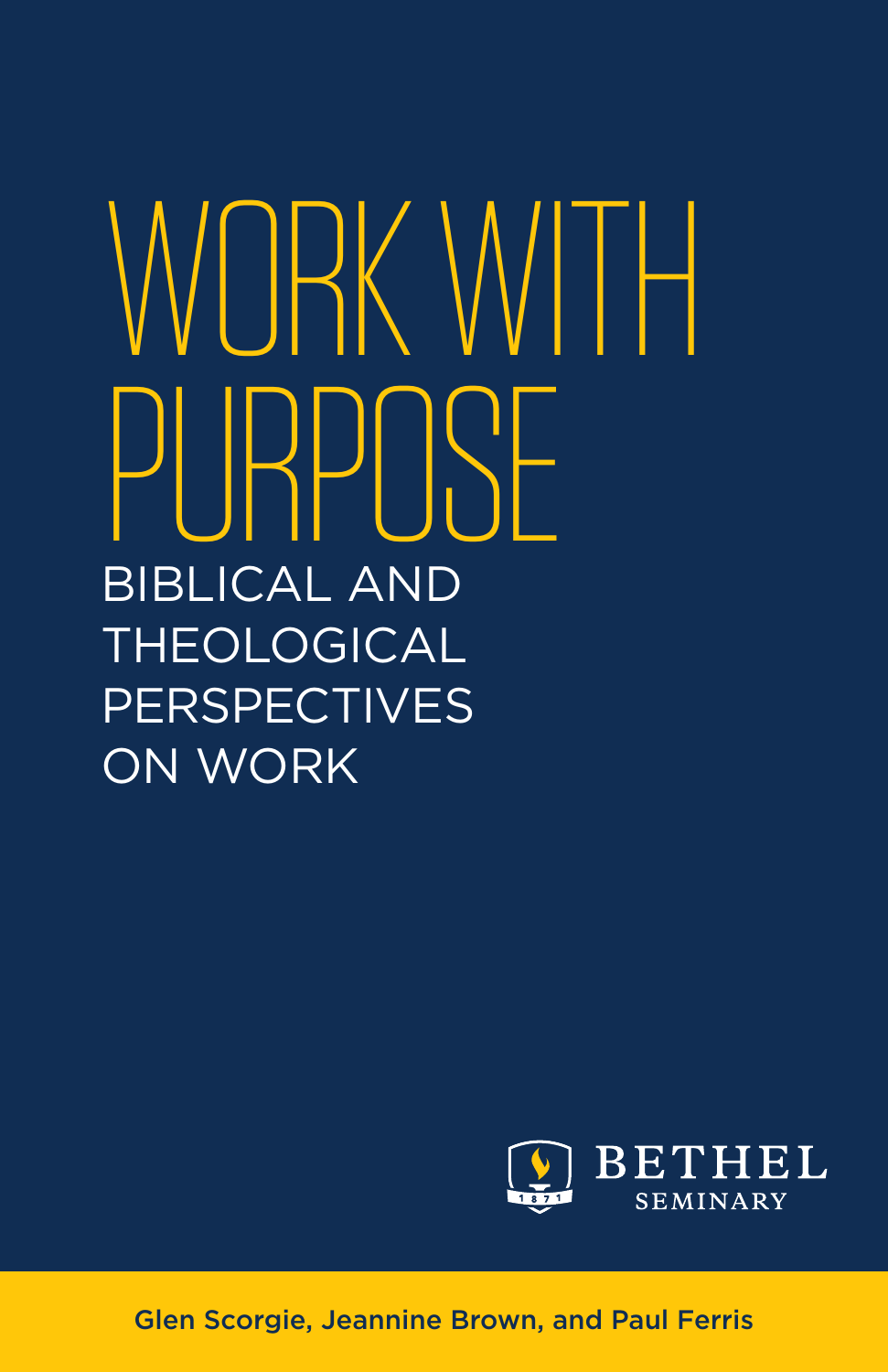# WORK WITH PI IRPI ISE

#### BIBLICAL AND THEOLOGICAL PERSPECTIVES ON WORK

Glen Scorgie, Jeannine Brown, and Paul Ferris

> Bethel Seminary's Work with Purpose Initiative

> > 3949 Bethel Drive St. Paul, MN 55112

6116 Arosa Street San Diego, CA 92115

[www.bethel.edu/seminary/about/initiatives/](www.bethel.edu/seminary/about/initiatives/work-with-purpose) work-with-purpose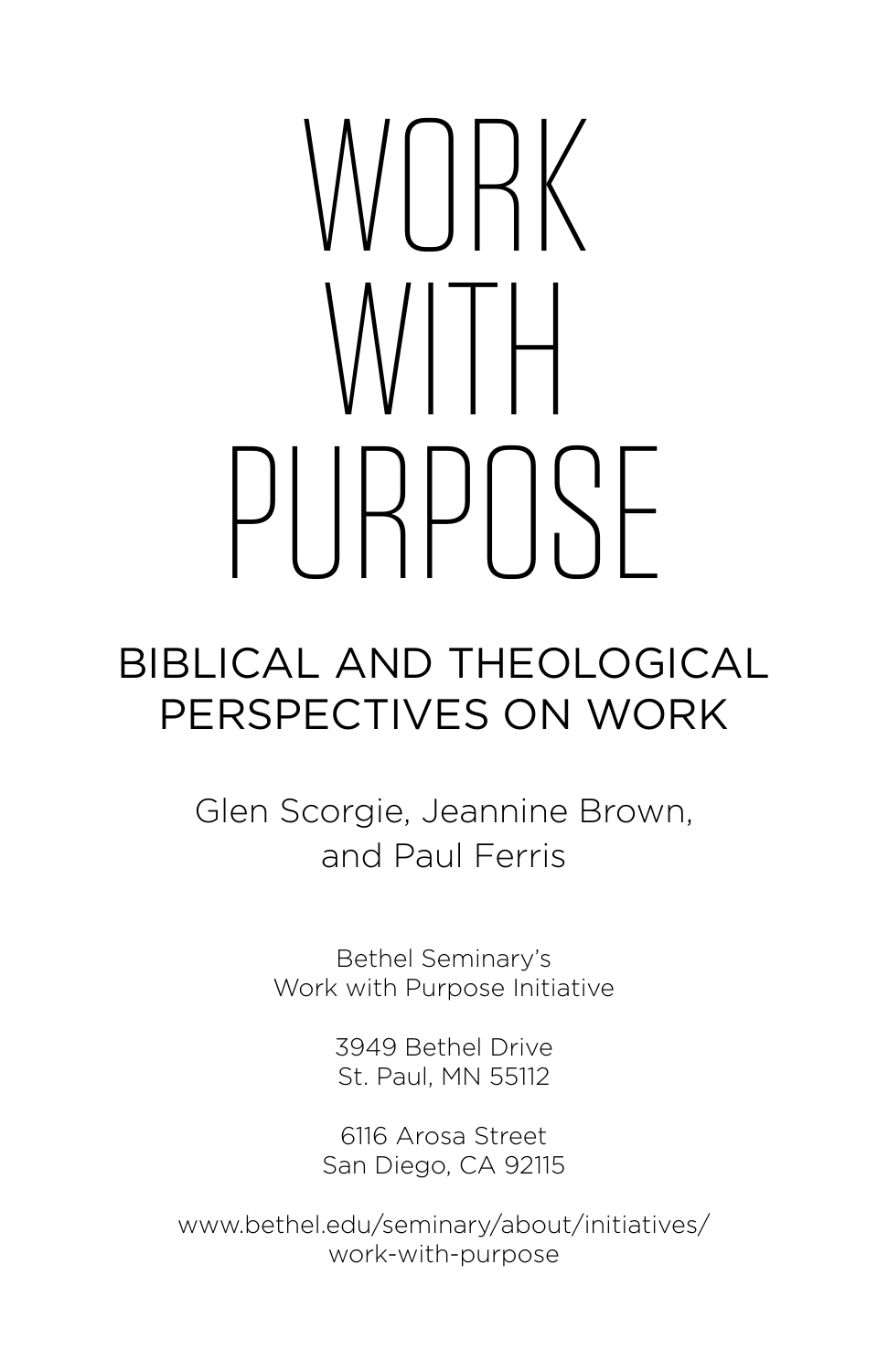Copyright © 2017 by Glen Scorgie, Jeannine Brown, and Paul Ferris

All rights reserved. You are permitted to reproduce and distribute this book in physical form, in its entirety and in unaltered form, as long as you do not charge a fee. For posting online, please use only unaltered excerpts (not the content in its entirety) and provide a hyperlink back to the Work with Purpose Initiative website noted below. Exceptions to the above must be approved by Bethel Seminary's Work with Purpose Initiative.

Unless otherwise noted, all Scripture quotations in this publication are taken from the New International Version (2011).

Printed in the United States of America

Work with Purpose Initiative Bethel Seminary St. Paul 3949 Bethel Drive St. Paul, MN 55112

Bethel Seminary San Diego 6116 Arosa Street San Diego, CA 92115

**[www.bethel.edu/seminary/about/initiatives/](https://www.bethel.edu/seminary/about/initiatives/work-with-purpose/) work-with-purpose**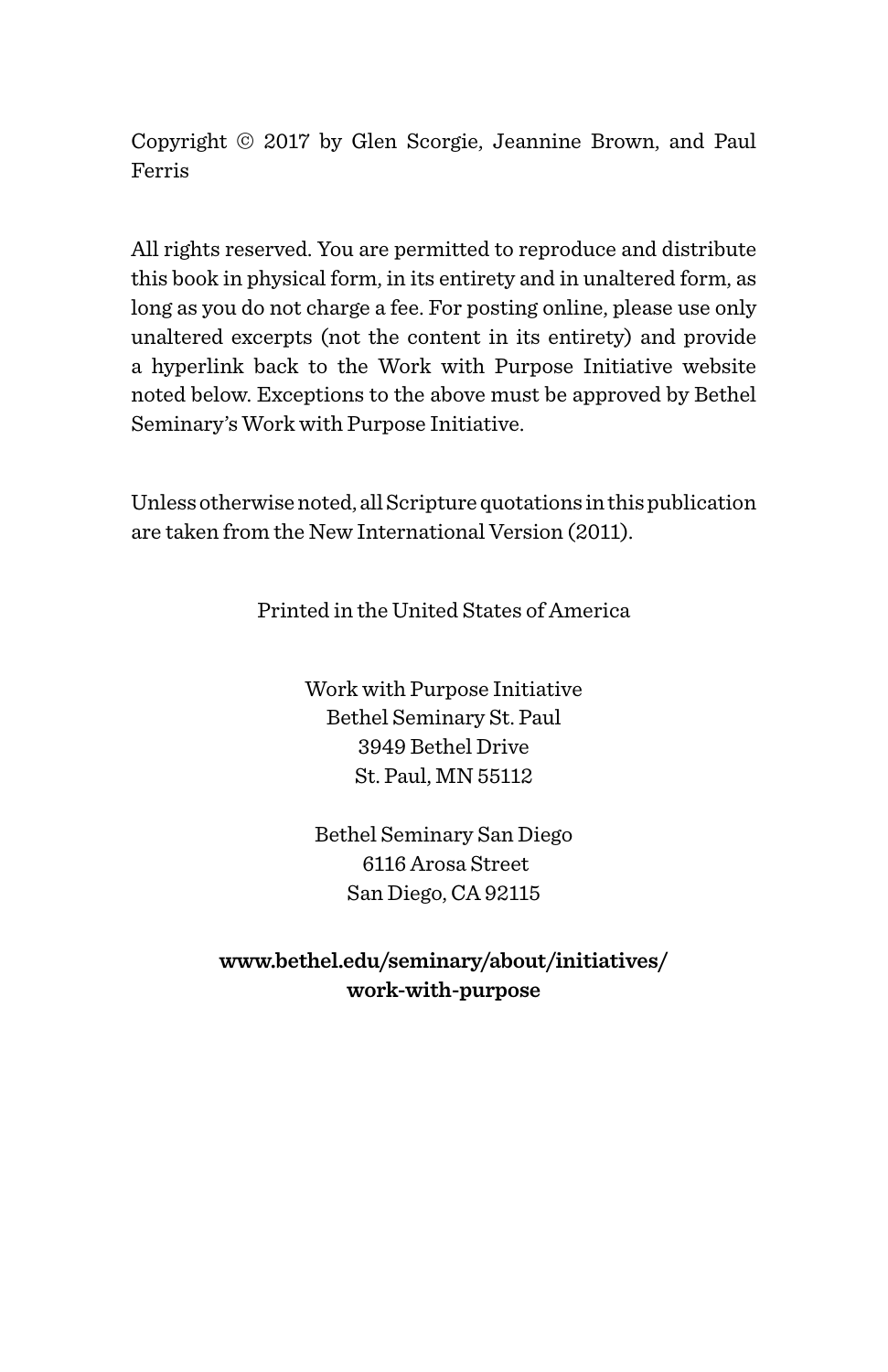### **CONTENTS**

| 1. How the Story Comes Full Circle            |
|-----------------------------------------------|
| 2. Biblical Examples of Human Work            |
| 3. Practical Wisdom about Work                |
| 4. Summary of Biblical Perspectives           |
|                                               |
| 1. Augustine and the City of God              |
| 2. The Sin of Sloth                           |
| 3. The Contemplative Life and the Active Life |
| 4. The Reformation Reversal                   |
| 5. Evangelical Identity                       |
| CONSTRUCTIVE PROPOSALS15                      |
| 1. Work Is Good                               |
| 2. Loci of Meaning and Significance           |
| 3. The Limits of Human Work                   |
| 4. Our Work Assignments Vary                  |
| 5. Our Work as Calling                        |
| 6. Choosing our Work Wisely                   |
| 7. Work That Is Just                          |
|                                               |